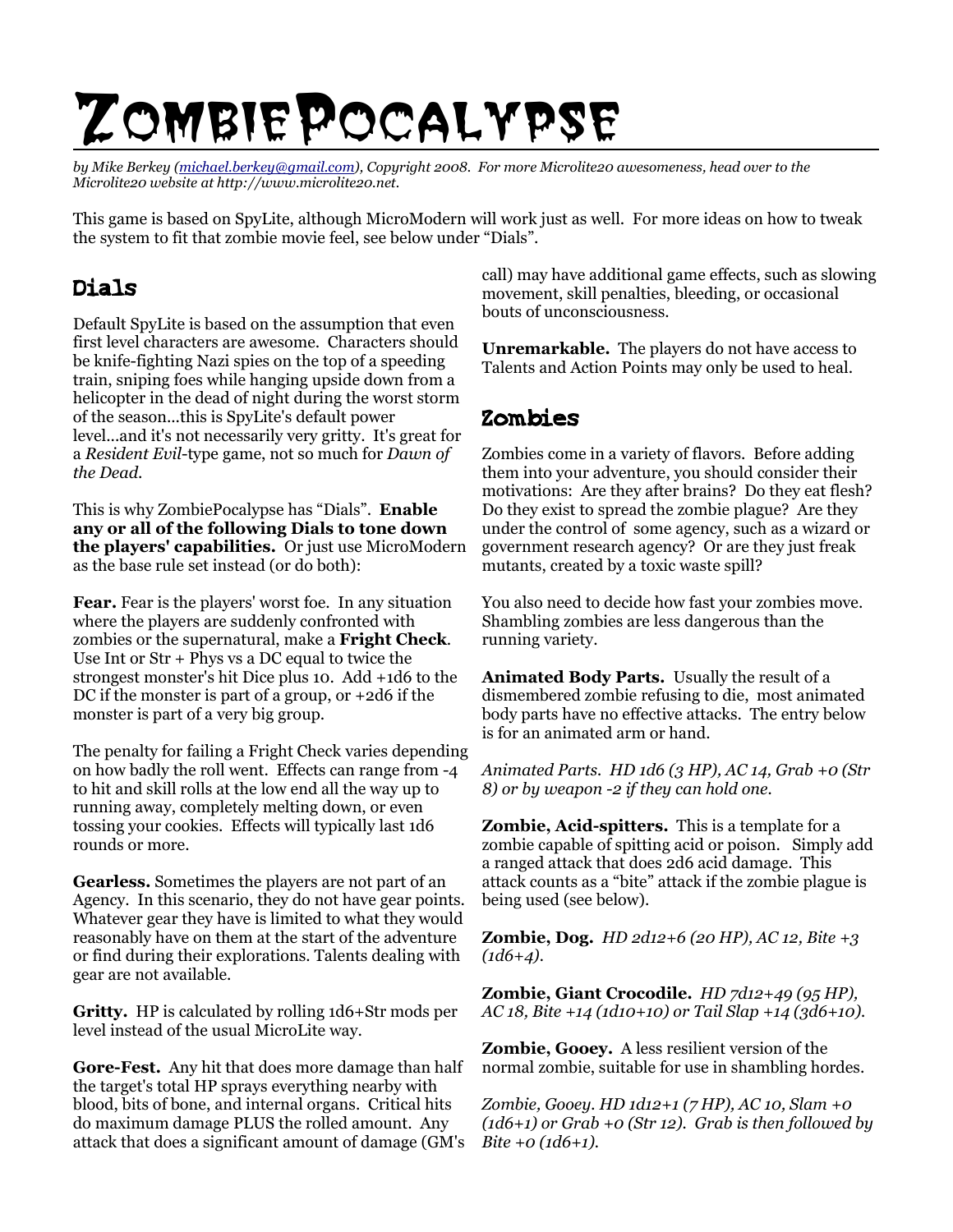**Zombie, Hulk.** Unstoppable, huge and singleminded, this zombie is a tank. For larger versions, add more HD and DR. In the movies, these types of zombies tend to be the result of military experimentation and are usually heavily armed and armored.

*Zombie, Hulk. HD 6d12+30 (69 HP), AC 14, Slam +11 (1d6+5) or Grab +11 (Str 20), DR 3.*

**Zombie, Raven.** Avian scavengers feeding on the undead tend to become infected with the disease themselves.

*Zombie, Raven. HD ¼ (2 HP), AC 14, Peck or Claw +4 (1d6-4) or Flutter. If a Peck hits by more than 5 points over the target's AC, the target is blinded for 1d6 rounds. Special Attack: Flutter. Victim takes -1 to AC and to-hit while the raven is using this attack.*

**Zombie, Raven (Flock).** Each flock consists of 2d6 ravens and will attack one target at a time. A swarm of ravens can consist of multiple flocks—in this situation, a "flock" is simply a swarm of multiple birds that attack the same target. Flocks take half-damage from non-flame based weapons and disperse when their HP are exceeded.

*Zombie, Raven (Flock). HD 3d12 (19 HP), AC 16. A flock will have 1d3 birds Fluttering each round (for -1d3 to hit and AC per round while the flock is attacking) and will Peck and Claw for +6 (1d6-4) each (making two attack rolls on a given target per round).*

**Zombie, Regenerating.** Treat as another type of zombie, but 1d6 rounds after they're put down, they regenerate and get back up. Body parts slide towards each other, wounds stitch themselves shut. Killing one of these permanently requires special measures, such as complete immolation, encasing in cement and so on.

**Zombie, Standard.** Your typical off-the-shelf shambling, decomposing horror.

*Zombie, Standard. HD 2d12+3 (16 HP), AC 11, Slam +1 (1d6+1) or Grab +1 (Str 12). Grab is then followed by Bite +1 (1d6+1).*

**Zombie Plague.** Not technically a monster, this is an optional effect. If your zombies spread themselves through disease, then zombie bites are toxic. Any character bitten by a zombie must pass a Str + Phys save vs DC 15+the amount of damage or they will become a zombie within 1d10 hours.

If taken below  $1/4$  HP or killed, this save will be at  $+5$ difficulty and the time to become a zombie goes down to several minutes.

#### Zombie Hordes

Zombies make excellent candidates for the Combat Scale rules. Instead of fighting a zombie horde directly, players are encouraged to find ways to blockade the horde or split them up into more manageable groups.

**Mass Grapple.** A common tactic of zombie hordes is the mass grapple. Treat it as a normal grapple, except the larger group gets a bonus to hit equal to twice the difference in their Combat Scales. The larger group also gets the same bonus as a bonus to their effective strength in maintaining a grapple.

A horde cannot be grappled except by another horde.

## Threat Level

Zombies, at least in most films, are an environmental hazard that the characters must navigate on their way to achieving a goal. The adventure might be about finding safety, looking for a vital object, rescuing someone...the zombies are an obstacle along the way.

Adventure locations have a Threat Level, the chance every minute during a given scene that one or more zombies are going to come bashing in the doors or crash out of a bit of scenery. It's a number out of 10 and usually doesn't go higher than 5.

Keep it low during the initial parts of the adventure say at 0-2--and then slowly raise it as things heat up.

The players can also lower the Threat Level by doing something really cool or killing the zombies in a particularly gory or effective way. Doing stupid things (i.e. splitting up, going into the basement) raises it.

## Actors

**Bartender.** Face-2. Str 10 (+0), Dex 10 (+0), Int 10 (+0), Cha 12 (+1). HP 7. AC 11. Club +2 (1d6) or by Shotgun +2 (2d8). Physical +2, Subterfuge +2, Communications +5, Knowledge +2, Science +2.

**Cheerleader.** Face-1. Str 8 (-1), Dex 12 (+1), Int 10 (+0), Cha 12 (+1). HP 3. AC 11. Punch +0 (1d4-1) or Grab +0 or by improvised melee weapon +0. Physical +1, Subterfuge +1, Communications +4, Knowledge +1, Science +1.